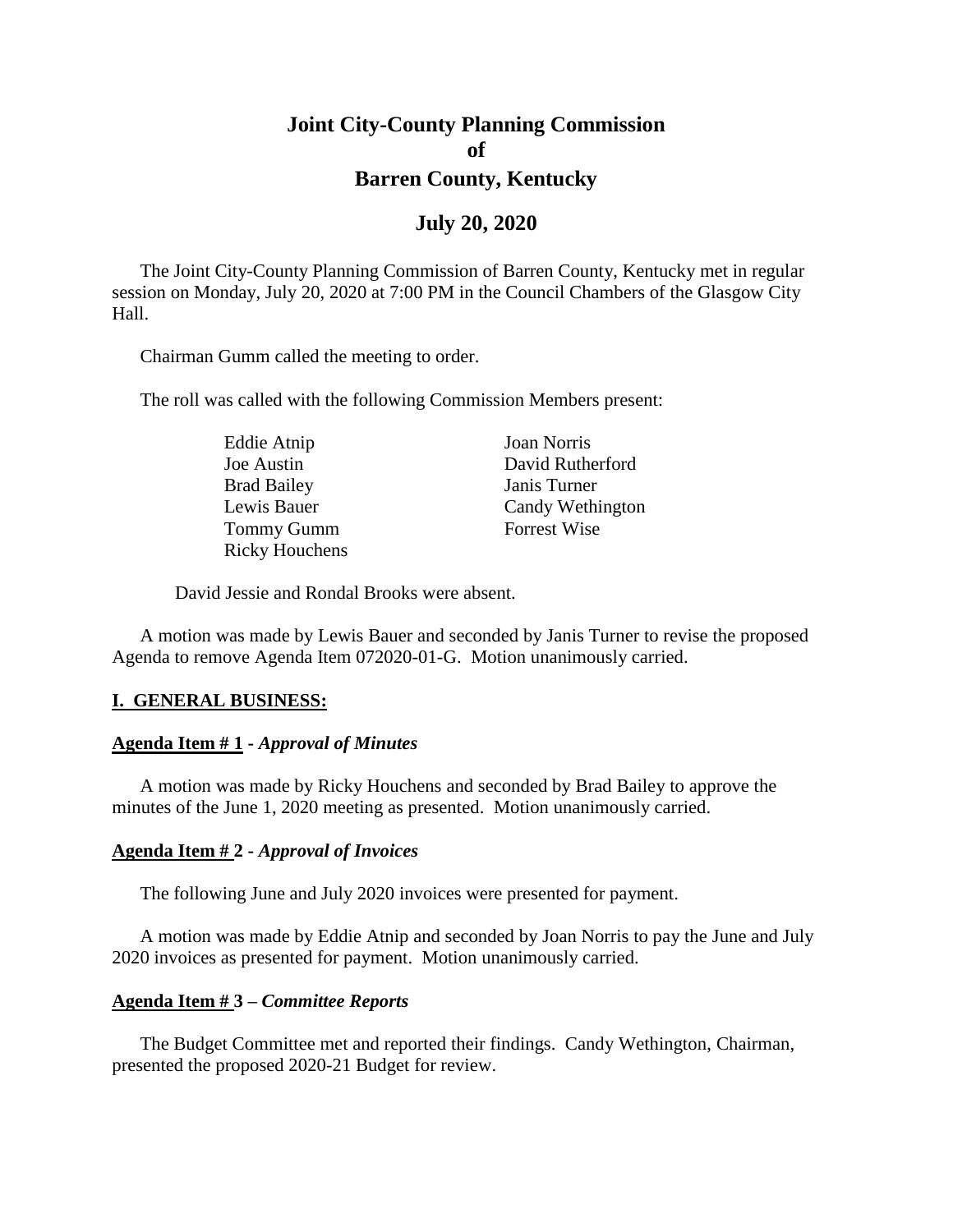Page Two July 20, 2020

A motion was made by Candy Wethington and seconded by Joan Norris to approve the proposed 2020-21 Budget. Motion unanimously carried. The 2020-21 Budget is housed in the Planning Commission staff's office for review.

Ricky Houchens, Nominating Committee Chairman, presented the following positions be filled: Tommy Gumm, Chairman, Lewis Bauer, Vice-Chairman, Janis Turner, Treasurer, Wanda Kinslow, Recording Secretary and Charlie Goodman, Attorney.

A motion was made by Ricky Houchens and seconded by Brad Bailey to approve the proposed nominations. Motion unanimously carried.

#### **Agenda Item # 4 -** *Treasurer's Report*

The bank balance as of May  $31<sup>st</sup>$ , 2020 was \$28,791.60. Deposits in the amount of \$3,450.00 consisted of: \$2,635.00 from Barren County fees and \$815.00 for fees from the City of Glasgow.

The bank balance as of June  $30<sup>th</sup>$ , 2020 was \$1,000.00. Deposits in the amount of \$2,300.00 consisted of: \$2,100.00 from Barren County fees and \$200.00 for fees from the City of Glasgow.

#### **Agenda Item # 5 –** *Director's Report*

Kevin Myatt, Planning Director, explained to the Commission about an online version of continuing education through the Ohio Chapter of the American Planning Association. This type of interaction will count towards the KRS requirements for continuing education.

### **III. VARIANCE:**

**1. 072020-01-B – Subdivision Regulations Pre-Construction Variance Application** *– Steve Chapman, Owner/Applicant – Property located at 1110 Matthews Mill Road – Thirty-Five (35') feet to the Thirty-Five (35') foot Front Yard Setback Regulation – Article 503.1.2 of the Barren County Subdivision Regulations – 1 Lot – Barren County*

Staff Findings:

- 1. The applicant has filed a Subdivision Regulations Pre-Construction Variance Application in the appropriate time and has explained the proposed request, see Attachment A.
- 2. As indicated on the Application the applicant is requesting a thirty-five (35') foot variance to the thirty-five (35') foot Principal Front Yard Setback, Article 503.1.2 Barren County Subdivision Regulations. The aforementioned Article states that no buildings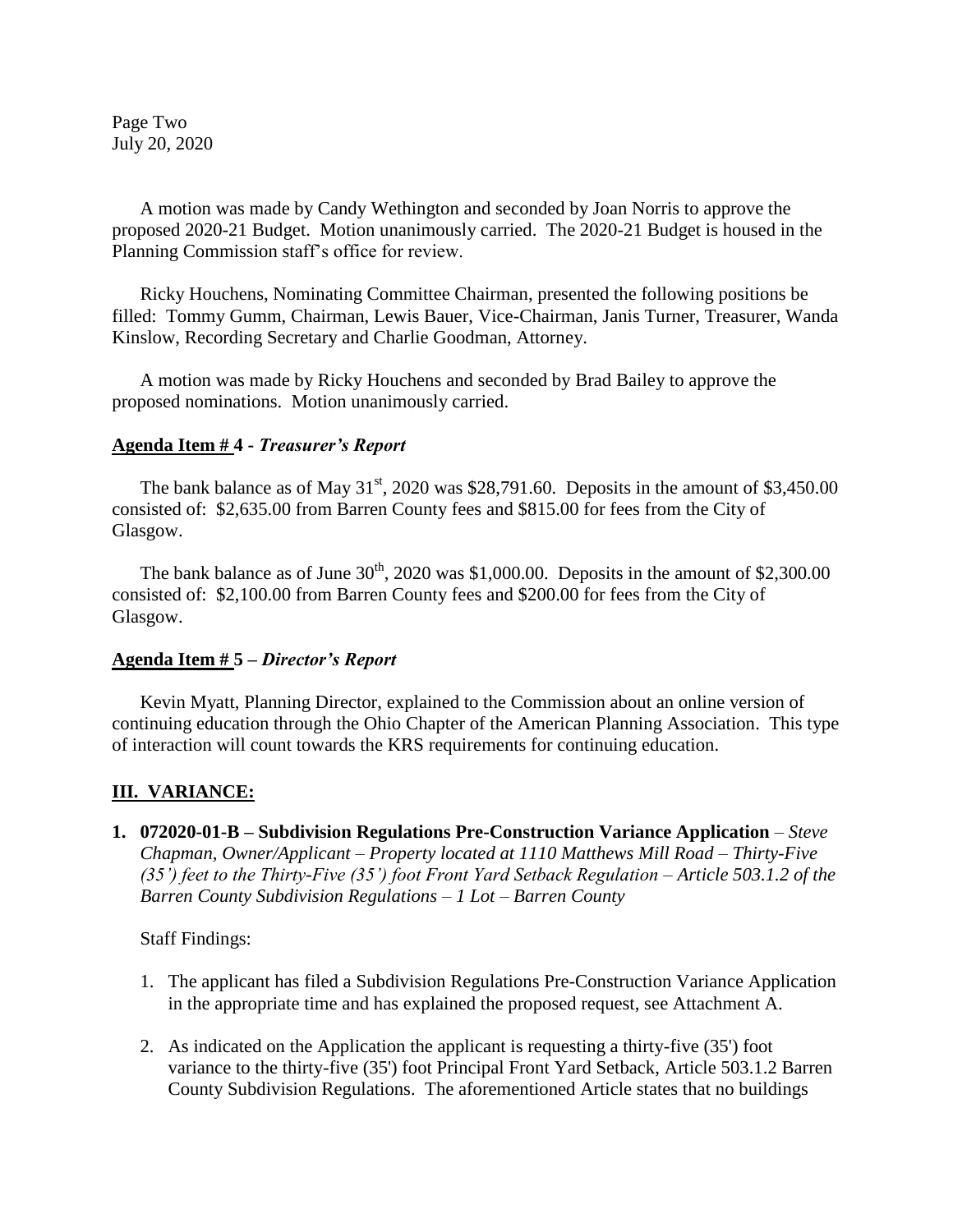shall be placed in the space between the principal front yard setback line and the right-ofway. In no case shall this distance be less than thirty-five (35') feet.

- 3. Attachment B is the general vicinity map at a three (300') hundred foot scale. The property is located at 1110 Matthews Mill Road, a County maintained roadway, which give access to Scottsville Road (U.S. Hwy. 31E), a State maintained roadway.
- 4. Attachment C is the Property Photo map, which shows several existing structures over the required setback.
- 5. The property shown was derived from Deed Book 196, Page 704 and was dated August 13<sup>th</sup>, 1973 and was existing prior to the Barren County Subdivision Regulations of 1978. However, a portion of the property was divided in 1983 (0.71 acres) and that division constituted two new parcels and the 1978 setbacks were then applied, the aforementioned Principal Front Yard Setback of thirty-five (35') feet. The subject structure in question is an accessory structure, however, all structures must adhere to the front yard setback regulation. All other structures shown are existing and are considered existing nonconforming structures.
- 6. Attachment D is the Property Photo Detail Map showing the approximate location of the right-of-way and the approximate setback requirement in relation to the newly constructed structure.
- 7. Attachment E is a Contours Map that shows the elevation change which necessitated the applicant to place the structure in the location it currently sits. The structure is currently located at the elevation call of 700' feet and is roughly twenty (20') feet above the elevation call of 680' feet, at a distance of one hundred and fifty (150') feet in length. That represents a change in elevation grade of twenty-six (26%) percent. This can also be seen in Attachment C, Property Photo's Map.
- 8. As the structure sits now, it is not a visibility concern for Matthews Mill Road.

A motion was made by Eddie Atnip and seconded by Lewis Bauer to approve the Variance Application for Steve Chapman, Applicant/Owner, for the property at 1110 Matthews Mill Road because the granting of the Variance will not adversely affect the public health, safety or welfare and will not alter the essential character of the general vicinity and will not cause a hazard or a nuisance to the public. Motion unanimously carried.

**1. 072020-02-B – Subdivision Regulations Pre-Subdivision Variance Application** *– Kanine Properties, c/o Caleb Hastings, Owner/Applicant – Property located at 11326 New Bowling Green Road – Fifty (50') feet to the One Hundred and Twenty-Five (125') foot Lot Width Regulation – Article 502.1.2 of the Barren County Subdivision Regulations – 1 Lot – Barren County*